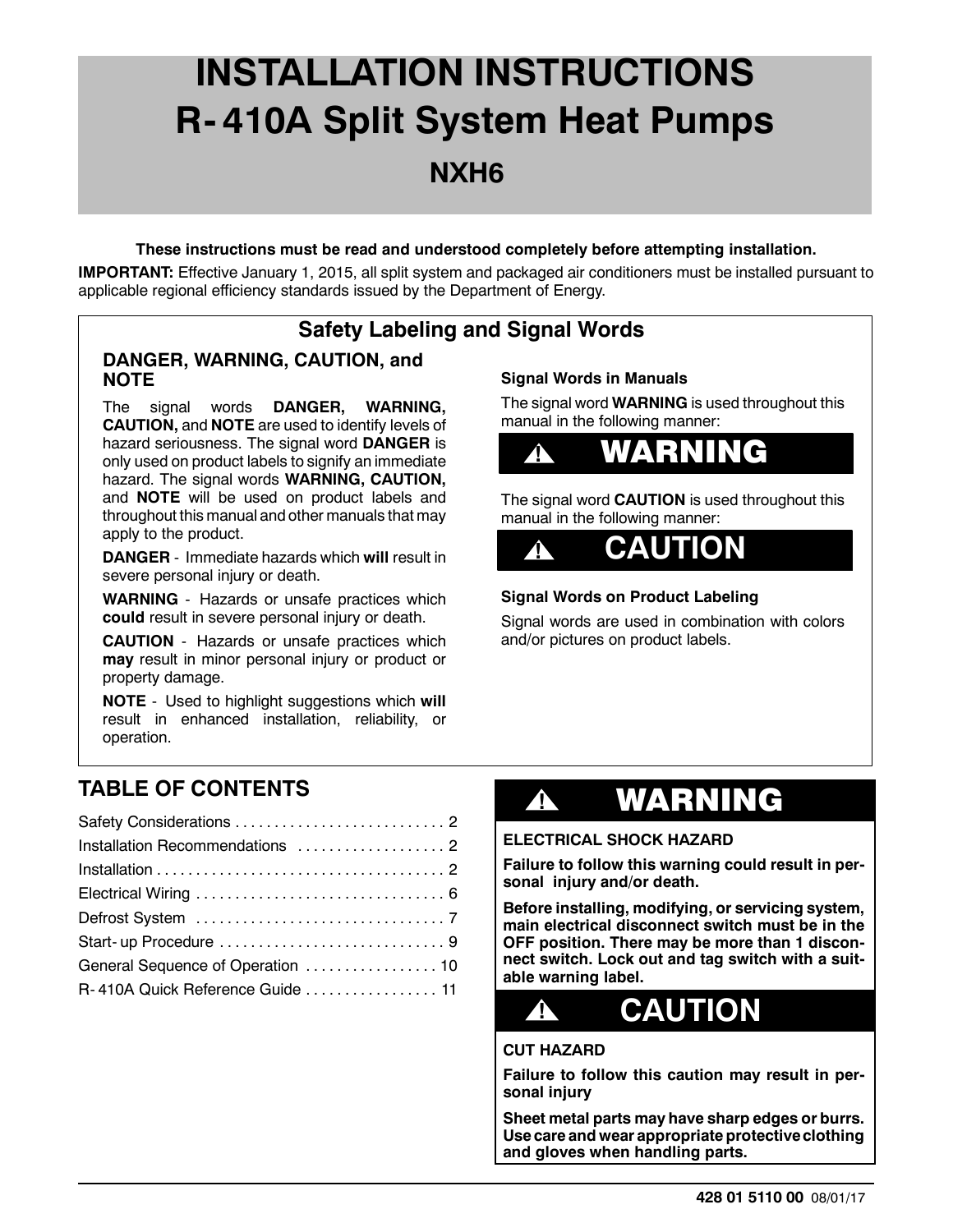### **SAFETY CONSIDERATIONS**

Improper installation, adjustment, alteration, service, maintenance, or use can cause explosion, fire, electrical shock, or other conditions which may cause death, personal injury, or property damage. Consult a qualified installer, service agency, or your distributor or branch for information or assistance. The qualified installer or agency must use factory- authorized kits or accessories when modifying this product. Refer to the individual instructions packaged with the kits or accessories when installing.

Follow all safety codes. Wear safety glasses, protective clothing, and work gloves. Use quenching cloth for brazing operations. Have fire extinguisher available. Read these instructions thoroughly and follow all warnings or cautions included in literature and attached to the unit. Consult local building codes and current editions of the National Electrical Code ( NEC ) NFPA 70. In Canada, refer to current editions of the Canadian electrical code CSA 22.1.

Recognize safety information. This is the safety- alert symbol

**!!** When you see this symbol on the unit and in instructions or manuals, be alert to the potential for personal injury. Understand these signal words; DANGER, WARNING, and CAUTION. These words are used with the safety- alert symbol. DANGER identifies the most serious hazards which **will** result in severe personal injury or death. WARNING signifies hazards which **could** result in personal injury or death. CAUTION is used to identify unsafe practices which **would** result in minor personal injury or product and property damage. NOTE is used to highlight suggestions which **will** result in enhanced installation, reliability, or operation.

#### **INSTALLATION RECOMMENDATIONS**

**NOTE**: In some cases noise in the living area has been traced to gas pulsations from improper installation of equipment.

- 1. Locate unit away from windows, patios, decks, etc. where unit operation sound may disturb customer.
- 2. Ensure that vapor and liquid tube diameters are appropriate for unit capacity.
- 3. Run refrigerant tubes as directly as possible by avoiding unnecessary turns and bends.
- 4. Leave some slack between structure and unit to absorb vibration.
- 5. When passing refrigerant tubes through the wall, seal opening with RTV or other pliable silicon- based caulk. (See Fig. 1.)
- 6. Avoid direct tubing contact with water pipes, duct work, floor joists, wall studs, floors, and walls.
- 7. Do not suspend refrigerant tubing from joists and studs with a rigid wire or strap which comes in direct contact with tubing.(See Fig. 1.)
- 8. Ensure that tubing insulation is pliable and completely surrounds vapor tube.
- 9. When necessary, use hanger straps which are 1 in. (25.4 mm) wide and conform to shape of tubing insulation. (See Fig. 1.)
- 10. Isolate hanger straps from insulation by using metal sleeves bent to conform to shape of insulation.

#### **INSTALLATION INSTRUCTIONS R- 410A Split System Heat Pumps**







A07588

**Fig. 1 - Connecting Tube Installation**

When outdoor unit is connected to factory- approved indoor unit, outdoor unit contains system refrigerant charge for operation with AHRI rated indoor unit when connected by 15 ft. (4.57 m) of field- supplied or factory accessory tubing. For proper unit operation, check refrigerant charge using charging information located on control box cover and/or in the Check Charge section of this instruction.

**IMPORTANT**: Maximum liquid- line size is 3/8- in. OD for all residential applications including long line.

**IMPORTANT**: Always install the factory- supplied liquid- line filter drier. Obtain replacement filter driers from your distributor or branch.

#### **INSTALLATION**

# **Check Equipment and Job Site**

### **Unpack Unit**

Move to final location. Remove carton taking care not to damage unit.

#### **Inspect Equipment**

File claim with shipping company prior to installation if shipment is damaged or incomplete. Locate unit rating plate on unit corner panel. It contains information needed to properly install unit. Check rating plate to be sure unit matches job specifications.

#### **Install on a Solid, Level Mounting Pad**

If conditions or local codes require the unit be attached to pad, tie down bolts should be used and fastened through knockouts provided in unit base pan. Refer to unit mounting pattern in Fig. 2 to determine base pan size and knockout hole location.

For hurricane tie downs - contact your local distributor for details and PE (Professional Certification), if required by local authorities.

On rooftop applications, mount on level platform or frame. Place unit above a load- bearing wall and isolate unit and tubing set from structure. Arrange supporting members to adequately support unit and minimize transmission of vibration to building. Consult local codes governing rooftop applications.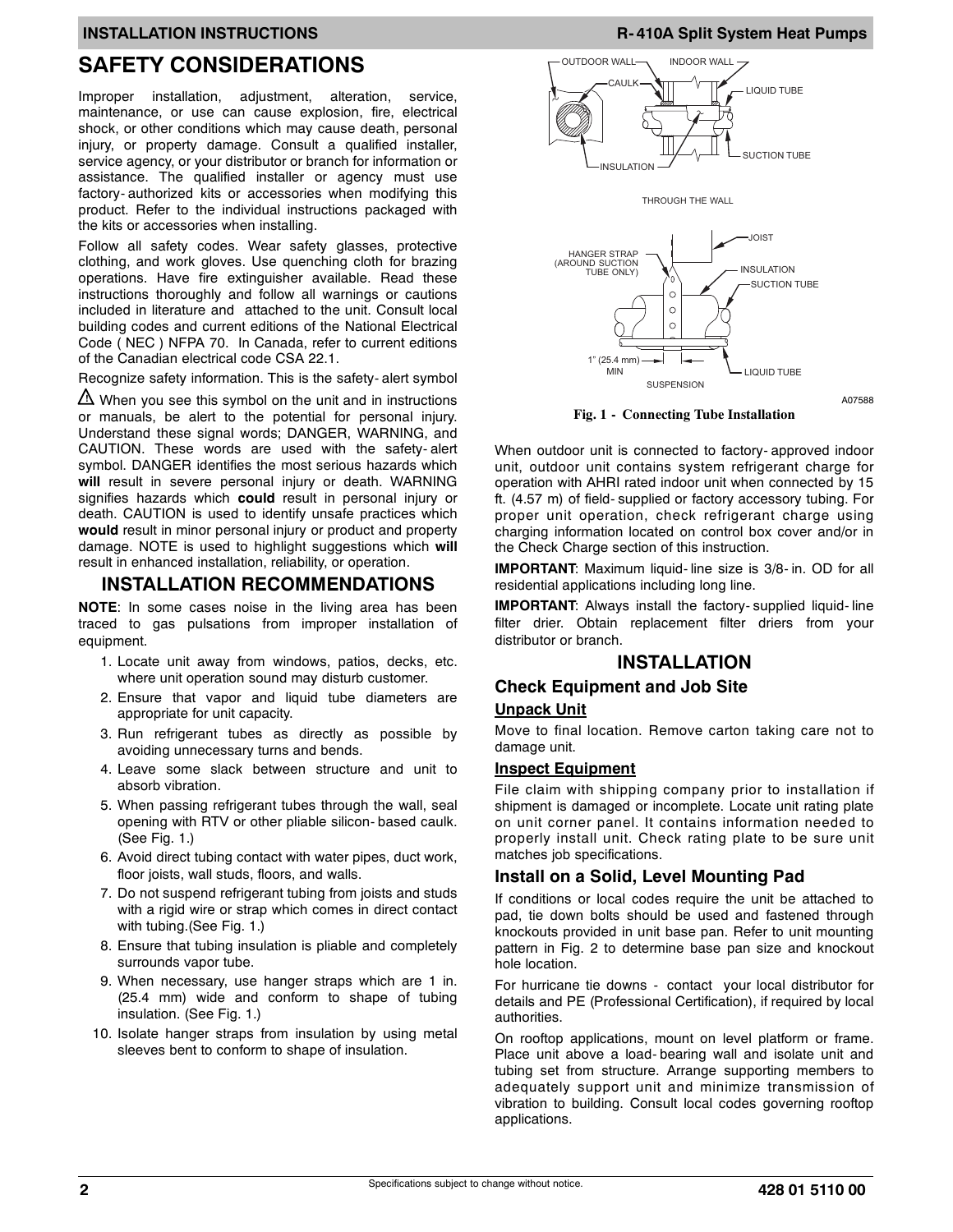Roof mounted units exposed to winds may require wind baffles. Consult the Low- Ambient pressure switch installation instructions for wind baffle construction.

**NOTE:** Unit must be level  $\pm$  2 degrees [3/8 inch rise or fall per foot of run (10mm rise or fall per 305 mm of run)] or compressor may not function properly.

#### **Clearance Requirements**

When installing, allow sufficient space for airflow clearance, wiring, refrigerant piping, and service. Allow 24 in. (610 mm) clearance to service end of unit and 48 in. (1219.2 mm) above unit. For proper airflow, a 6 in. (152.4 mm) clearance on one side of unit and 12 in. (304.8 mm) on all remaining sides must be maintained. Maintain a distance of 24 in. (609.6 mm) between units or 18 in. (457.2 mm) if no overhang within 12 ft. (3.66m). Position so water, snow, or ice from roof or eaves cannot fall directly on unit.



|  | View From Top |  |
|--|---------------|--|
|  |               |  |

|                        | <b>UNIT BASE PAN</b>                      | TIEDOWN KNOCKOUT LOCATIONS in. (mm) |                    |                  |  |  |  |  |
|------------------------|-------------------------------------------|-------------------------------------|--------------------|------------------|--|--|--|--|
| Dimension in. (mm)     |                                           |                                     | в                  |                  |  |  |  |  |
|                        | $31 - 1/2 \times 31 - 1/2$<br>(800 X 800) | $9 - 1/8$ (231.8)                   | $6 - 9/16$ (166.7) | 24-11/16 (627.1) |  |  |  |  |
| 35 X 35<br>(889 X 889) |                                           | $9 - 1/8$ (231.8)                   | $6 - 9/16$ (166.7) | 28-7/16 (722.3)  |  |  |  |  |
|                        |                                           |                                     |                    | A0517            |  |  |  |  |



On rooftop applications, locate unit at least 6 in. (152.4 mm) above roof surface.

#### **Operating Ambient**

The minimum outdoor operating ambient in cooling mode is 55°F (12.78°C) without low ambient cooling enabled, and the maximum outdoor operating ambient in cooling mode is 125°F (51.67°C). The maximum outdoor operating ambient in heating mode is  $66^{\circ}F$  (18.89 $^{\circ}C$ )

#### **Elevate Unit**

# **! CAUTION**

#### **UNIT DAMAGE HAZARD**

Failure to follow this caution may result in equipment damage or improper operation.

Unit must be kept free of an accumulation of water and/or ice in the basepan.

Elevate unit per local climate and code requirements to provide clearance above estimated snowfall level and ensure adequate drainage of unit. If using accessory support feet, use installation instructions from kit for installation.

# **! CAUTION**

#### **UNIT DAMAGE HAZARD**

Failure to follow this caution may result in equipment damage or improper operation.

To prevent damage to the unit, ensure that it is located with the supports such that the unit is stable in all circumstances including adverse conditions.

#### **Make Piping Connections**



#### **PERSONAL INJURY AND ENVIRONMENTAL HAZARD**

Failure to follow this warning could result in personal injury or death.

Relieve pressure and recover all refrigerant before system repair or final unit disposal.

Use all service ports and open all flow- control devices, including solenoid valves.

# **! CAUTION**

#### **UNIT DAMAGE HAZARD**

Failure to follow this caution may result in equipment damage or improper operation.

Do not leave system open to atmosphere any longer than minimum required for installation. POE oil in compressor is extremely susceptible to moisture absorption. Always keep ends of tubing sealed during installation.

If ANY refrigerant tubing is buried, provide a 6 in. (152.4 mm) vertical rise at service valve. Refrigerant tubing lengths up to 36 in. (914.4 mm) may be buried without further special consideration. Do not bury lines more than 36 in. (914.4 mm).

# **! WARNING**

#### **PERSONAL DAMAGE HAZARD**

Failure to follow this warning may result in equipment damage or improper operation.

To prevent damage to unit or service valves, observe the following:

- Use a brazing shield.
- Wrap service valves with wet cloth or use a heat sink material.

Outdoor units may be connected to indoor section using accessory tubing package or field- supplied refrigerant grade tubing of correct size and condition. For tubing requirements beyond 80 ft/24.38 m, substantial capacity and performance losses can occur. Following the recommendations in the Long Line Applications Guideline will reduce these losses. Refer to Table 1 for accessory requirements. Refer to Table 2 for field tubing diameters.

If refrigerant tubes or indoor coil are exposed to atmosphere, they must be evacuated to 500 microns to eliminate contamination and moisture in the system.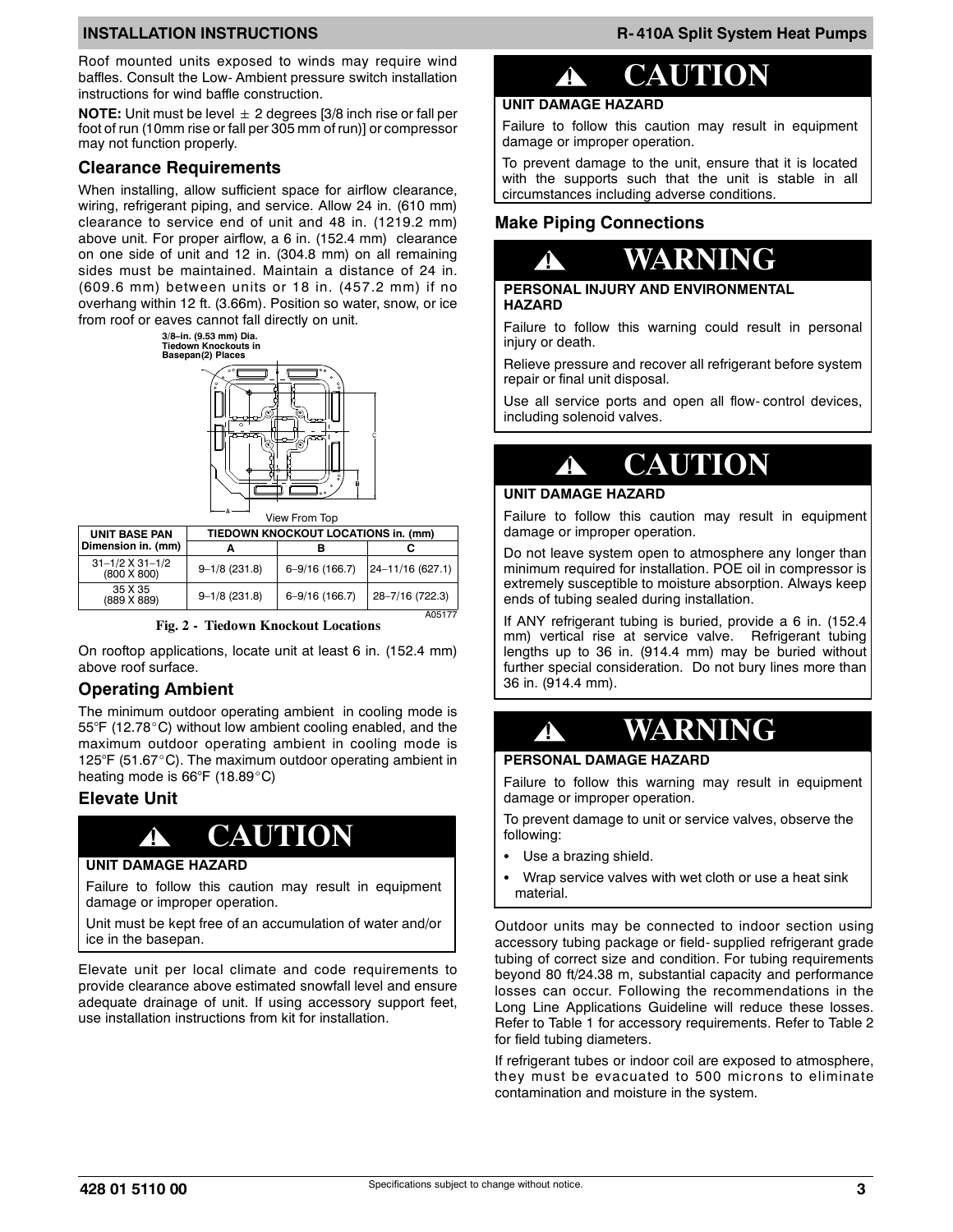#### **INSTALLATION INSTRUCTIONS R- 410A Split System Heat Pumps**

| $14010 + 700000001$                                   |                                                                                         |                                                       |                                                                                    |  |  |  |  |  |  |
|-------------------------------------------------------|-----------------------------------------------------------------------------------------|-------------------------------------------------------|------------------------------------------------------------------------------------|--|--|--|--|--|--|
| <b>Accessory</b>                                      | <b>REQUIRED FOR LOW-AMBIENT</b><br><b>COOLING APPLICATIONS</b><br>(Below 55°F / 12.8°C) | <b>REQUIRED FOR</b><br><b>LONG LINE APPLICATIONS*</b> | <b>REQUIRED FOR</b><br><b>SEA COAST APPLICATIONS</b><br>(Within 2 miles / 3.22 km) |  |  |  |  |  |  |
| Accumulator                                           | Standard                                                                                | Standard                                              | Standard                                                                           |  |  |  |  |  |  |
| <b>Compressor Start Assist Capacitor and</b><br>Relay | Yes                                                                                     | Yes                                                   | No.                                                                                |  |  |  |  |  |  |
| <b>Crankcase Heater</b>                               | Yes                                                                                     | Yes                                                   | No                                                                                 |  |  |  |  |  |  |
| <b>Evaporator Freeze Thermostat</b>                   | <b>Yes</b>                                                                              | No                                                    | <b>No</b>                                                                          |  |  |  |  |  |  |
| <b>Isolation Relay</b>                                | <b>Yes</b>                                                                              | No                                                    | No                                                                                 |  |  |  |  |  |  |
| <b>Liquid Line Solenoid Valve</b>                     | No                                                                                      | See Long-Line Application Guideline                   | No                                                                                 |  |  |  |  |  |  |
| <b>Low Ambient Switch</b>                             | Yes‡                                                                                    | No                                                    | No                                                                                 |  |  |  |  |  |  |
| <b>Support Feet</b>                                   | Recommended                                                                             | No                                                    | Recommended                                                                        |  |  |  |  |  |  |

**Table 1 - Accessory Usage**

\* For tubing line sets between 80 and 200 ft. (24.38 and 60.96 m) and/or 20 ft. (6.09 m) vertical differential, refer to Residential Piping and Longline Guideline. } In units equipped with ECM OD motor, motor needs to be replaced per unit accessory guide to work properly. This motor kit comes with a new defrost board

that also needs to be installed. Unit will not meet AHRI rated efficiency once motor and defrost board are replaced to use this accessory.

| Table 2- Refrigerant Connections and Recommended Liquid and Vapor Tube Diameters (In.) |  |  |  |  |  |
|----------------------------------------------------------------------------------------|--|--|--|--|--|
|----------------------------------------------------------------------------------------|--|--|--|--|--|

|           |                            | <b>LIQUID</b>        | <b>RATED VAPOR</b><br>up to 80 ft. (24.38 m)* |                            |  |  |
|-----------|----------------------------|----------------------|-----------------------------------------------|----------------------------|--|--|
| UNIT SIZE | <b>Connection Diameter</b> | <b>Tube Diameter</b> | <b>Connection Diameter</b>                    | <b>Rated Tube Diameter</b> |  |  |
| 18, 24    | 3/8                        | 3/8                  | 5/8                                           | 5/8                        |  |  |
| 30, 36    | 3/8                        | 3/8                  | 3/4                                           | 3/4                        |  |  |
| 42.48     | 3/8                        | 3/8                  | 7/8                                           | 7/8                        |  |  |
| 60        | 3/8                        | 3/8                  | 7/8                                           | $1 - 1/8$                  |  |  |

\* Units are rated with 25 ft. (7.6 m) of lineset. See Specification sheet for performance data when using different size and length linesets.

#### **Notes**:

1. Do not apply capillary tube or fixed orifice indoor coils to these units.

2. For Tubing Set lengths between 80 and 200 ft. (24.38 and 60.96 m) horizontal or 35 ft. (10.7 m) vertical differential 250 ft. (76.2 m) Total Equivalent Length), refer to the Long Line Applications Guideline.

#### **Outdoor Unit Connected to Factory Approved Indoor Unit**

These outdoor units are carefully evaluated and listed with specific indoor coils for proper system performance.

#### **Install Adapter Tube (36, 42, and 60 Units Only)**

- 1. Remove plastic retainer holding outdoor piston in liquid service valve.
- 2. Check outdoor piston size with matching number listed on unit rating plate.
- 3. Locate plastic bag taped to unit containing adapter tube.
- 4. Remove Teflon<sup>®</sup> seal from bag and install on open end of liquid service valve. (See Fig. 3.)
- 5. Remove adapter tube from bag and connect threaded nut to liquid service valve. Tighten nut finger- tight and then with wrench an additional 1/2 turn (15 ft- lb). **DO NOT OVER TIGHTEN!**



**Fig. 3 - Liquid Service Valve**

**NOTE**: 18, 24, 30, and 48 units have an OD TXV installed for heating expansion and do not require a piston. These units have a standard AC liquid service valve.

#### **Refrigerant Tubing and Sweat Connections**

Connect vapor tube to fitting on outdoor unit vapor service valves (see Table 2.) Connect liquid tubing to adapter tube on liquid service valve (36, 42, 60) or to liquid service valve (18, 24, 30, 48). Use refrigerant grade tubing.



#### **UNIT DAMAGE HAZARD**

Failure to follow this caution may result in equipment damage or improper operation.

Service valves must be wrapped in a heat- sinking material such as a wet cloth while brazing.

# **! CAUTION**

#### **UNIT DAMAGE HAZARD**

Failure to follow this caution may result in equipment damage or improper operation.

Installation of filter drier in liquid line is required.

#### **Install Liquid Line Filter Drier Indoor**

Refer to Fig. 4 and install filter drier as follows:

- 1. Braze 5 in. (127 mm) liquid tube to the indoor coil.
- 2. Wrap filter drier with damp cloth.
- 3. Braze filter drier to 5 in. (127 mm) liquid tube from step 1.
- 4. Connect and braze liquid refrigerant tube to the filter drier.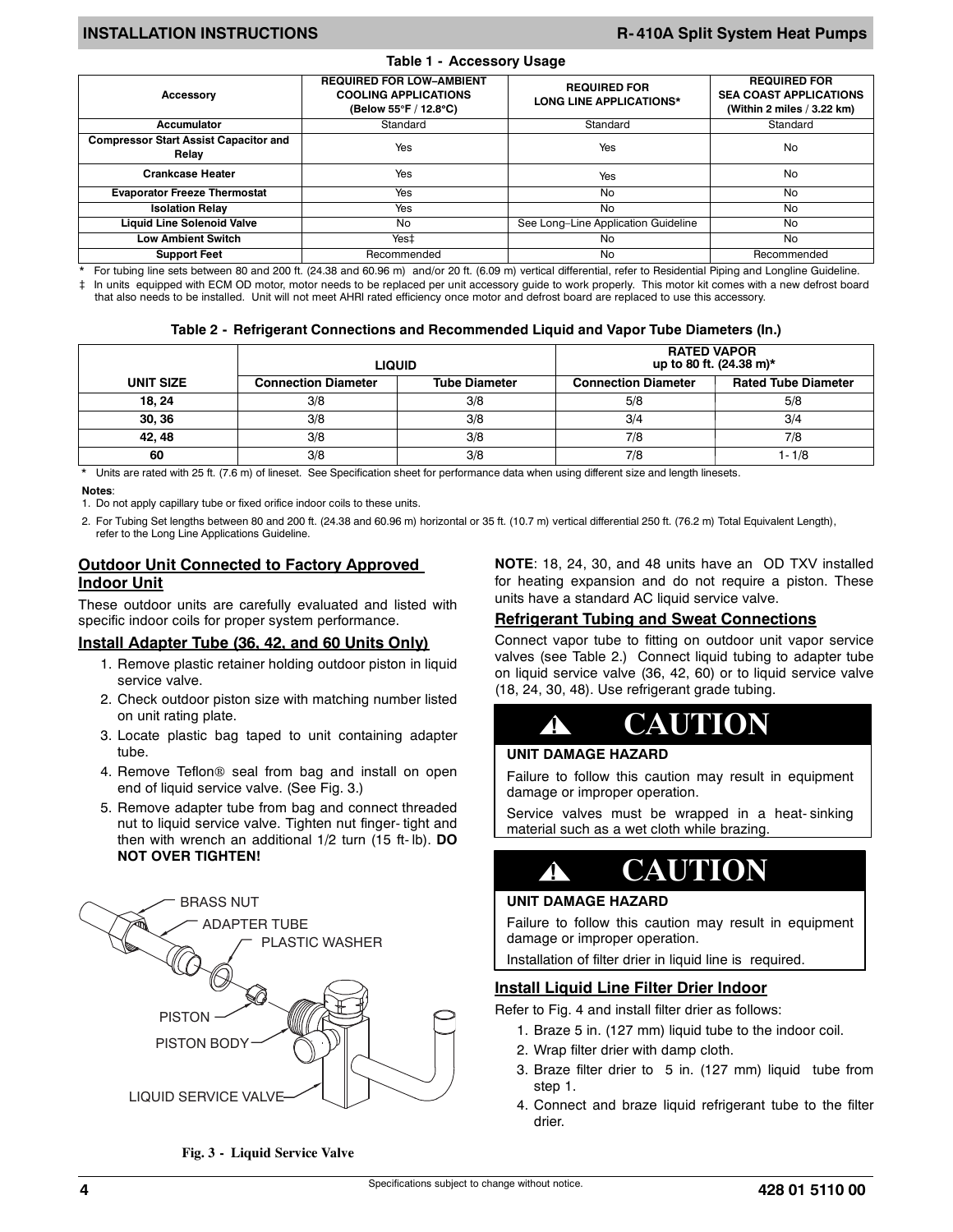

**Fig. 4 - Liquid Line Filter Drier**

### **Leak Testing**

Leak test all joints; indoors, outdoors, and refrigerant tubing. **Evacuate Refrigerant Tubing and Indoor Coil**

# **! CAUTION**

#### **UNIT DAMAGE HAZARD**

Failure to follow this caution may result in equipment damage or improper operation.

Never use the system compressor as a vacuum pump.

Refrigerant tubes and indoor coil should be evacuated using the recommended deep vacuum method of 500 microns. An alternate triple evacuation method may be used. See triple evacuation method in Service Manual.

**IMPORTANT**: Always break a vacuum with dry nitrogen.

### **Deep Vacuum Method**

The deep vacuum method requires a vacuum pump capable of pulling a vacuum of 500 microns and a vacuum gage capable of accurately measuring this vacuum depth. The deep vacuum method is the most positive way of assuring a system is free of air and liquid water. (See Fig.5)



**Fig. 5 - Deep Vacuum Graph**

#### **Final Tubing Check**

**IMPORTANT**: Check to be certain factory tubing on both indoor and outdoor unit has not shifted during shipment. Ensure tubes are not rubbing against each other or any sheet metal. Pay close attention to feeder tubes, making sure wire ties on feeder tubes are secure and tight, as applicable.

# **ELECTRICAL WIRING**

# **!** WARNING

### **ELECTRICAL SHOCK HAZARD**

**Failure to turn off the main (remote) electrical disconnect device could result in personal injury or death.**

**Before installing, modifying or servicing system, turn OFF the main (remote) electrical disconnect device. There may be more than one disconnect device.**

Supply voltage must be 208/230 volts (197 volt minimum to 253 volts maximum) 60 Hz single phase.

Outdoor units are approved for use with copper conductors only. Do not use aluminum wire.

Refer to unit rating plate for minimum circuit ampacity and circuit protection requirements.

#### **Grounding**

Permanently ground unit in accordance with the National Electrical Code and local codes or ordinances. Use a copper conductor of the correct size from the grounding lug in control box to a grounded connection in the service panel or a properly driven and electrically grounded ground rod.

#### **Wiring Connections**

Make all outdoor electrical supply (Line Voltage) connections with raintight conduit and fittings. Most codes require a disconnect switch outdoors within sight of the unit. Consult local codes for special requirements. Route electrical supply (Line Voltage) wiring through knockout hole in bottom of Control Box. Connect wires to Contactor and Ground Lug according to Wiring Diagram on unit. Refer to Figure 6.

Route thermostat wiring through rubber grommet in bottom of Control Box. Low voltage lead wires are provided in the control box for connection to thermostat wires (use wire nuts). Refer to Wiring Diagram on unit and Figure 7 for low voltage wiring examples.

**NOTE:** Use No. 18 AWG (American Wire Gage) color- coded, insulated (35 ° C minimum) wire. If thermostat is located more than 100 feet (30.5 m) from unit as measured along the control voltage wires, use No. 16 AWG color- coded wires to avoid excessive voltage drop.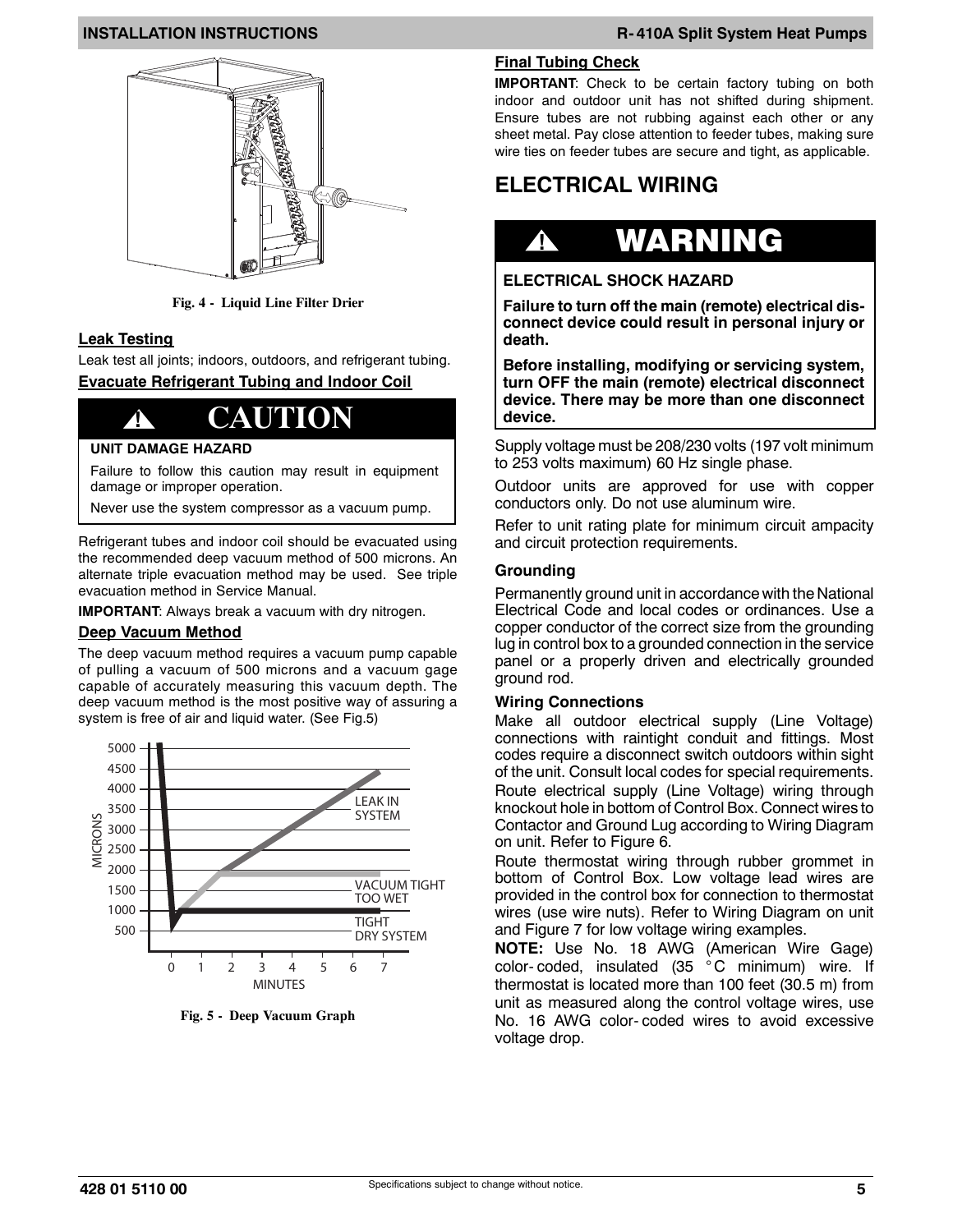

#### **Fig. 6 - Electrical Supply (Line Voltage) Connections**





**Fig. 7 - Typical Thermostat (Control Circuit) Connections**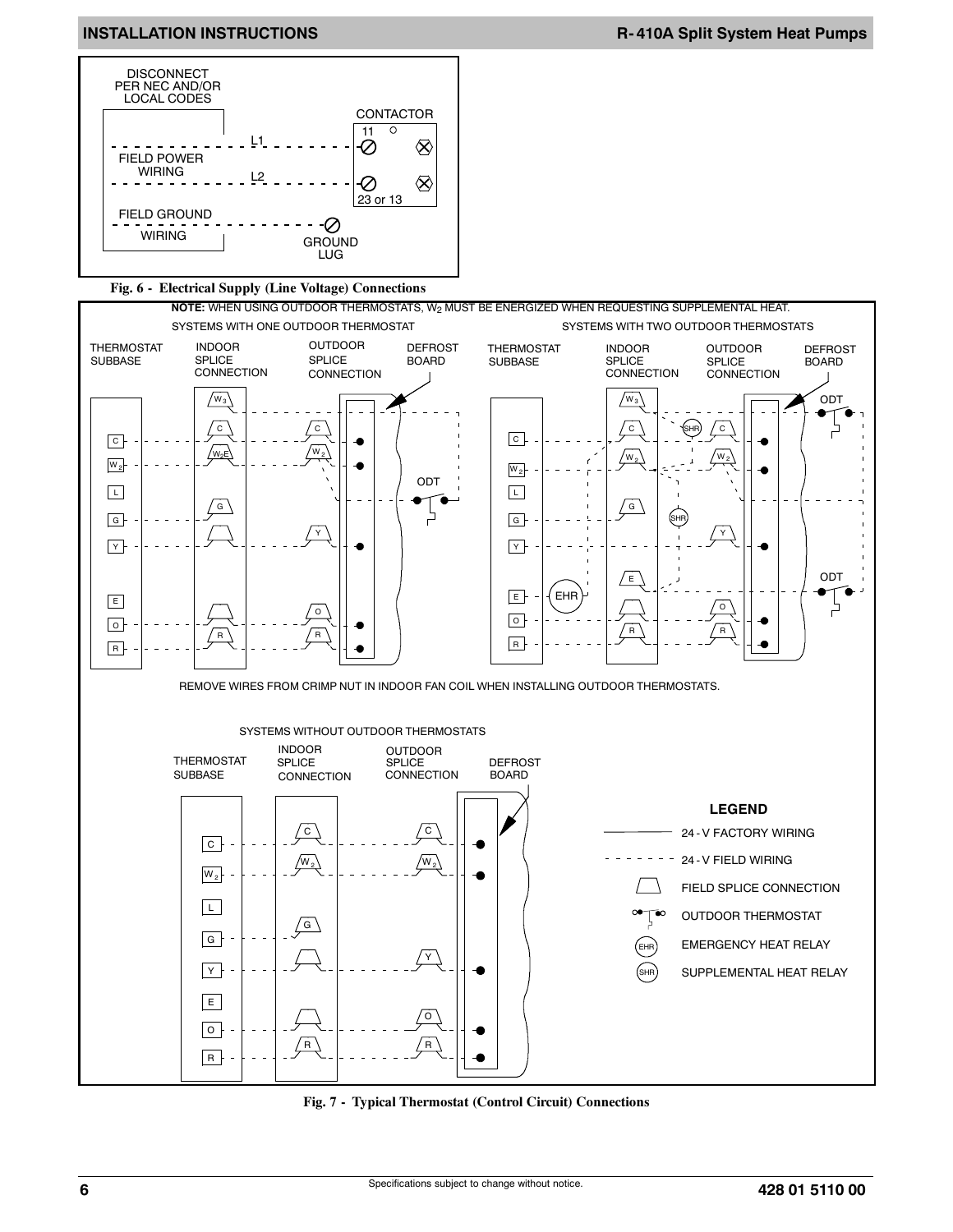### **DEFROST SYSTEM**

#### **A. DEFROST THERMOSTAT**

The defrost thermostat is factory installed on a short tube stub extending from the coil end plate. Refer to Figure 8 and confirm that the thermostat is securely fastened in place on the tube stub.



**Fig. 8 - Defrost Thermostat**

#### **B. DEFROST CONTROL BOARD**

The defrost board is a time/temperature control which includes a field- selectable time period between defrost cycles of 30, 60, or 90 minutes (quick- connects located at board edge, factory set at 60 or 90 minutes).

Defrost mode is identical to cooling mode except that outdoor- fan motor stops and second- stage heat is turned on to continue warming conditioned space.

Initially, the defrost cycle timer starts when the contactor is energized and a 24 VAC signal is present on the T1 terminal. Then the defrost cycle begins when the defrost thermostat is closed and the cycle timer times out (30, 60, or 90 minutes).

There are two **timers** involved in the defrost sequence:

**Interval Timer** – 30, 60, or 90 minutes, selected by setting the jumper on the defrost board. Timer is only active during calls for heating. Timer starts when the defrost thermostat closes 32° F (0° C). Timer stops when a defrost is initiated by the defrost board or when the defrost thermostat opens 65° F (18° C).

**Defrost Timer** – 10 minutes, not adjustable. Timer is only active while the coil is defrosting. Timer starts when the defrost board initiates a defrost. Timer stops when the defrost thermostat opens 65° F (18° C) or after timing out at 10 minutes (whichever comes first).

**SPEEDUP** pins are provided on the defrost board to help in troubleshooting without waiting for timers to expire. Jumpering the SPEEDUP pins causes any active timer to run very fast (256 times normal speed). Jumpering the SPEEDUP pins does not by itself initiate any timers, it only affects timers that are already running or are already part of the sequence.

To initiate a forced defrost cycle (test cycle), the defrost thermostat (Figure 9) must be closed.

There are two ways to verify that the defrost thermostat is closed:

1. Jumper across the DFT terminals on the defrost board (Figure 9). With this method, the defrost

thermostat is removed from the circuit, and operation of the defrost thermostat itself will not be observed. Skip to #3.

2. Use a volt-meter to confirm there is no voltage across the DFT leads. 24 volts across the SFT terminals indicates an OPEN defrost thermostat. Zero volts across the DFT terminals indicates a CLOSED defrost thermostat.

With this method, the operation of the defrost thermostat can be observed during the test. If the defrost thermostat is confirmed closed, skip to #3.

If the defrost thermostat is open (24 volts across DFT leads) it may be possible to close the defrost thermostat by forcing a frost buildup on the outdoor coil. Follow these steps:

- Turn off power to unit.
- For units with PSC motors, disconnect outdoor fan-motor lead from the OF2 terminal on control board; For units with ECM motors, disconnect outdoor fan- motor lead from the ODF terminal. (Figure 9). Tape lead to prevent grounding.
- Restart unit in heating mode; wait for accumulation of frost on outdoor coil. Use volt-meter to confirm there are zero volts across the DFT leads (thermostat closed).
- Turn off power to unit. Replace outdoor fan-motor lead to either OF2 or ODF terminal on control board, depending on type of motor (Figure 9). Restart the unit in heating mode.
- 3. With unit running in heating mode and the defrost thermostat closed, the entire defrost sequence can be sped up for testing by shorting together the SPEEDUP pins on the defrost board. Use a flat-headed screwdriver to short the pins together.
- 4. Hold the SPEEDUP pins shorted together until the reversing valve shifts. SPEEDUP reduces whatever time was left on the interval timer (30/60/90 minutes). In normal operation the reversing valve will always shift with the SPEEDUP pins shorted for between 1 and 21 seconds.
- 5. After shorting the SPEEDUP pins together as described in #4, the reversing valve will energize (shift to AC mode), the outdoor fan will stop, the strip heat will energize, and the coil will begin to defrost. There are two options for the defrost test:
	- a. Remove the short from between the SPEEDUP pins immediately after the reversing valve shifts, and the unit will defrost for a shortened period of time (something less than 10 minutes). The defrost will stop when the defrost thermostat opens (reaches 65° F)(18° C) or when the defrost timer times out (something less than 10 minutes).
	- b. Leave the SPEEDUP pins shorted together for more than 2 seconds after the reversing valve shifts, and the unit will immediately return to heating operation (#6 below). Continue to leave the pins shorted together and the sequence starts over at #4 above.
- 6. Unit returns to heating mode after defrost sequence. Reversing valve shifts back, outdoor fan starts up, and strip heat de-energizes.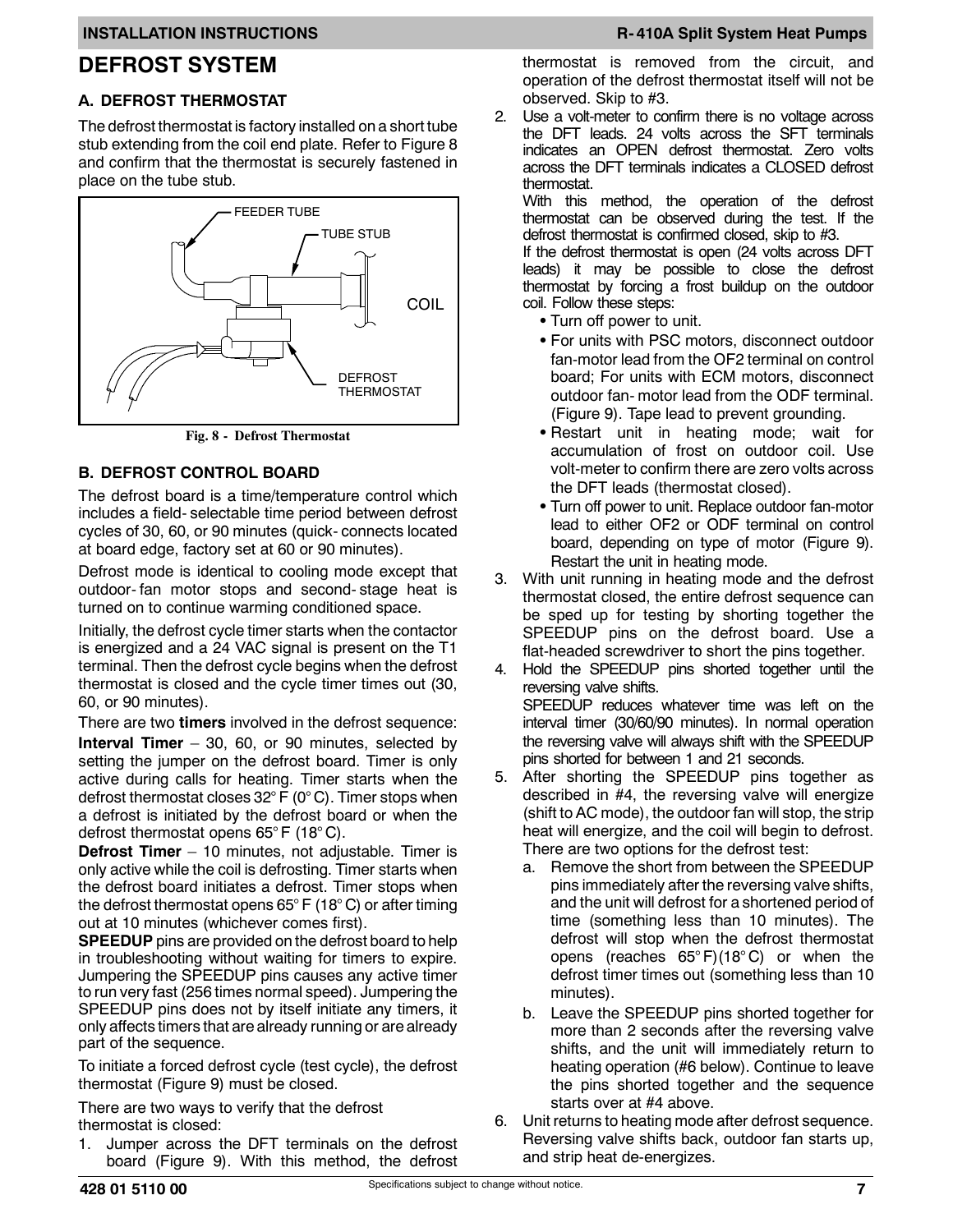

For units with PSC motors



For units with ECM motors

#### **Fig. 9 - Defrost Control Boards**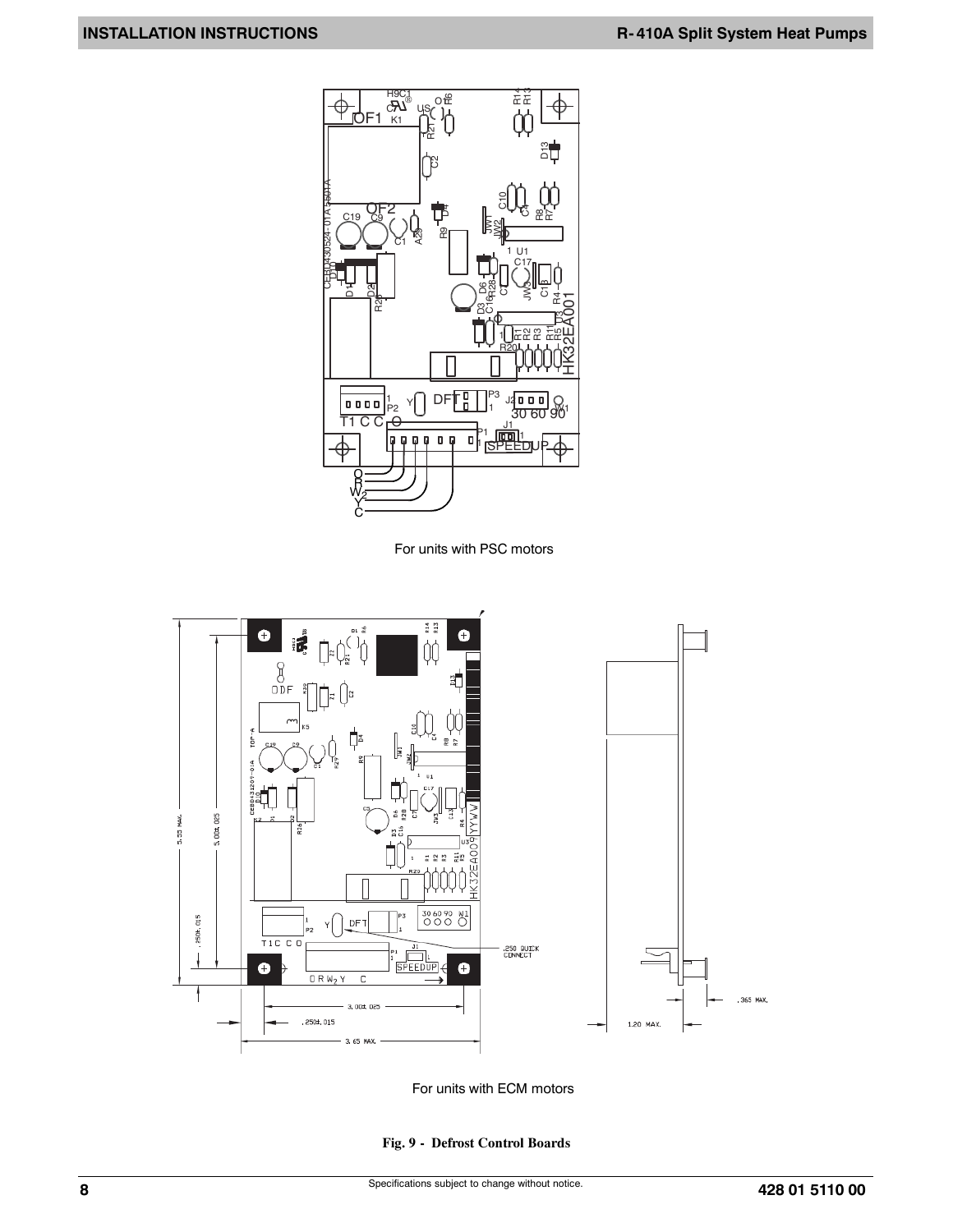## **START- UP PROCEDURE**

- 1. Set indoor thermostat selector switch to OFF.
- 2. Turn ON all electrical disconnect devices.
- 3. If unit has a crankcase heater, energize the heater and wait 24 hours before proceeding.
- 4. Set indoor thermostat at desired temperature. Be sure setpoint is below indoor ambient temperature to call for cooling, or above indoor ambient to call for heating.
- 5. Set indoor thermostat selector switch to COOL or HEAT. Operate unit for minimum 15 minutes, then check the system refrigerant charge.

## **REFRIGERANT CHARGE**

Factory charge amount and desired subcooling are shown on unit rating plate. Charging method is shown on information plate inside unit. Additional subcooling may be required to achieve optimal heating performance based on installed indoor unit.

For TXV, use subcooling method.

For Piston, use superheat method.

To properly check or adjust charge, conditions must be favorable for subcooling or superheat charging.<br>Favorable conditions exist when the outdoor Favorable conditions exist when the temperature is between 70°F and 100°F (21°C and 38 $^{\circ}$ C), and the indoor temperature is between 70 $^{\circ}$ F and  $80^\circ$ F (21 $^\circ$ C and 27 $^\circ$ C). Follow the procedure below.

Unit is factory charged for 15 feet (4.6m) of lineset. Adjust charge by adding or removing 0.6 oz/ft (17 g/mm) of 3/8 liquid line above or below 15 feet (4.6 m) respectively.

For standard refrigerant line lengths 80 feet (24.4m) or less, allow system to operate in cooling mode at least 15 minutes. If conditions are favorable, check system charge by super heat method for fixed metering device and subcooling method for TXV. If any adjustment is necessary, adjust charge slowly and allow system to operate for 15 minutes to stabilize before declaring a properly charged system.

If the indoor temperature is above 80 $\degree$ F (27 $\degree$ C), and the outdoor temperature is in the favorable range, adjust system charge by weight based on line length and allow the indoor temperature to drop to 80 $\degree$ F (27 $\degree$ C) before attempting to check system charge by subcooling method as described above.

If the indoor temperature is below 70 $\degree$ F (21 $\degree$ C), or the outdoor temperature is not in the favorable range, adjust charge for line set length above or below 15 feet (4.6m) only. Charge level should then be appropriate for the system to achieve rated capacity. The charge level could then be checked at another time when the both indoor and outdoor temperatures are in a more favorable range.

**NOTE:** If line length is beyond 80 feet (24.4m) or greater than 20 feet (6.1m) vertical separation, See Long Line Guideline for special charging requirements.

#### **COOLING MODE**

Units installed with cooling mode TXV require charging by the subcooling method.

- 1. Operate unit a minimum of 15 minutes before checking charge.
- 2. Measure liquid service valve pressure by attaching an accurate gage to service port.
- 3. Measure liquid line temperature by attaching an accurate thermistor type or electronic thermometer to liquid line near outdoor coil.
- 4. Refer to unit rating plate for required subcooling temperature.
- 5. Refer to Table 3. Find the point where required subcooling temperature intersects measured liquid service valve pressure.
- 6. To obtain required subcooling temperature at a specific liquid line pressure, add refrigerant if liquid line temperature is higher than indicated or reclaim refrigerant if temperature is lower. Allow a tolerance of  $\pm 3^\circ$ F ( $\pm 1.7^\circ$ C).

#### **C. HEATING MODE**

To check system operation during heating cycle, refer to the Tech Label on outdoor unit. This chart indicates whether a correct relationship exists between system operating pressure and air temperature entering indoor and outdoor units. If pressure and temperature do not match on chart, system refrigerant charge may not be correct. Do not use chart to adjust refrigerant charge.

**NOTE:** When charging is necessary during heating season, charge must be weighed in accordance with unit rating plate  $\pm 0.6$  ounces per foot of an inch liquid line above or below 15 feet respectively  $(\pm 17q$  per 305mm of 10mm liquid line above or below 4.6m respectively).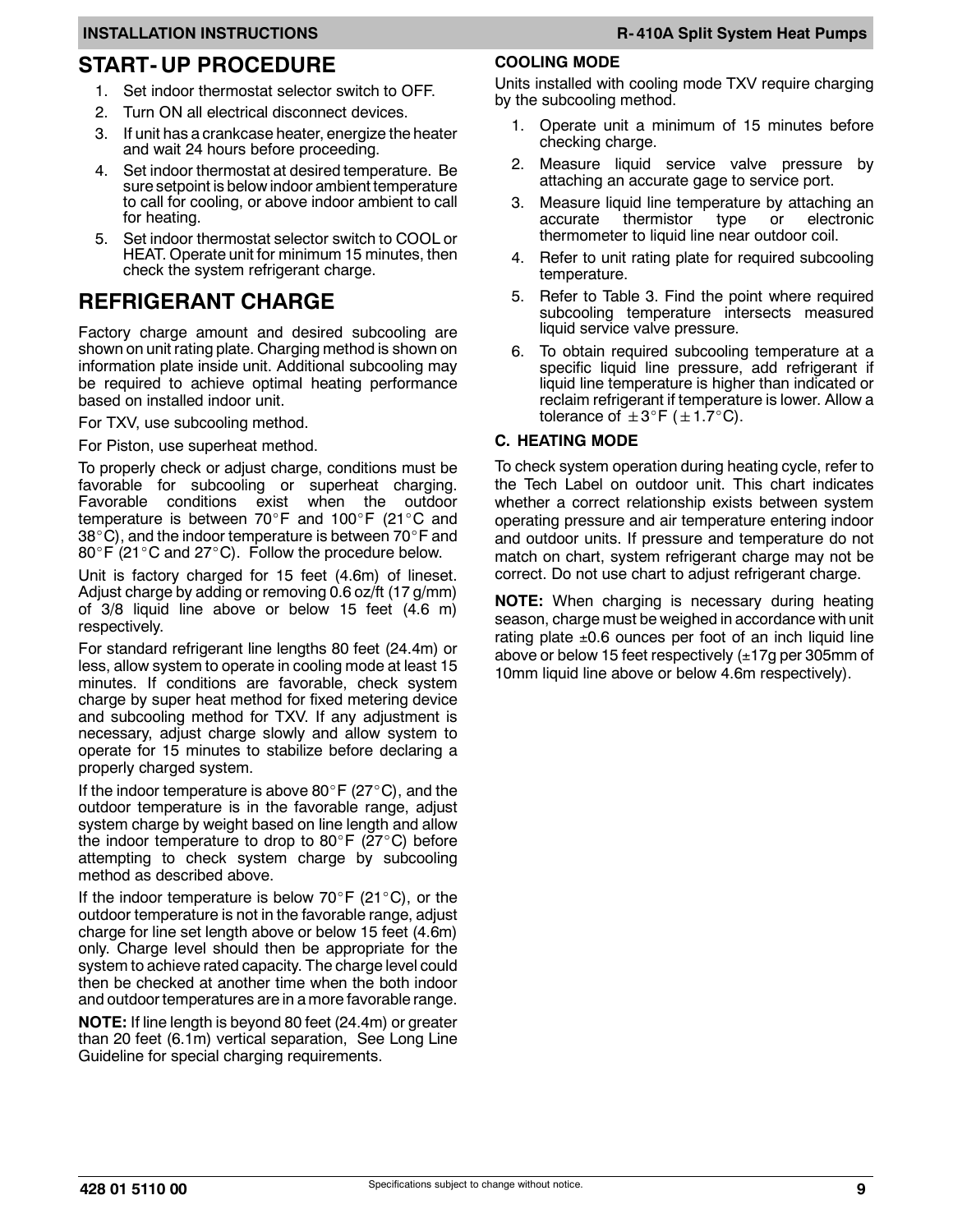## **SEQUENCE OF OPERATION**

#### **A. COOLING MODE**

On a call for cooling, the thermostat makes circuits R- O, R- Y, and R- G. Circuit R- O energizes reversing valve, switching it to cooling position. Circuit R- Y energizes contactor, starting outdoor fan motor and compressor. Circuit R- G energizes indoor unit blower relay, starting indoor blower motor.

When thermostat is satisfied, its contacts open, de- energizing contactor and blower relay. Compressor and motors stop.

**NOTE:** If indoor unit is equipped with a time- delay relay circuit, the blower runs an additional length of time to increase system efficiency. (Applies to both cooling and heating modes.)

#### **B. HEATING MODE**

On a call for heating, the thermostat makes circuits R- Y and R- G (circuit R- O is NOT made, and the reversing valve stays in the de- energized, heating position). Circuit R- Y energizes contactor, starting outdoor fan motor and compressor. Circuit R- G energizes indoor blower relay, starting blower motor. If the room temperature continues to fall, circuit R- W2 is made through the second- stage room thermostat bulb. Circuit R- W2 energizes a sequencer, bringing on the first bank supplemental electric heat and providing electrical potential to the second heater sequencer (if used). If outdoor temperature falls below the setting of the outdoor thermostat (field- installed option), contacts close to complete the circuit and bring on the second bank of supplemental electric heat.

When the thermostat is satisfied, its contacts open, de- energizing contactor, blower relay, and sequencer. Compressor, motors, and heaters stop.

|                                           | $\circ$ F                                       | $(^{\circ}C)$ | $\circ$ F | $(^{\circ}C)$ | $\circ$ F | $(^{\circ}C)$ | $\circ$ F | $(^{\circ}C)$ | F   | $(^{\circ}C)$ | F   | $(^{\circ}C)$ |
|-------------------------------------------|-------------------------------------------------|---------------|-----------|---------------|-----------|---------------|-----------|---------------|-----|---------------|-----|---------------|
| <b>Measured Liquid</b><br>Pressure (psig) | 6                                               | 3             | 8         | 4             | 10        | 6             | 12        | 7             | 14  | 8             | 16  | 9             |
|                                           | R-410A Required Liquid Line Temperature °F (°C) |               |           |               |           |               |           |               |     |               |     |               |
| 251                                       | 78                                              | 26            | 76        | 24            | 74        | 23            | 72        | 22            | 70  | 21            | 68  | 20            |
| 259                                       | 80                                              | 27            | 78        | 26            | 76        | 24            | 74        | 23            | 72  | 22            | 70  | 21            |
| 266                                       | 82                                              | 28            | 80        | 27            | 78        | 26            | 76        | 24            | 74  | 23            | 72  | 22            |
| 274                                       | 84                                              | 29            | 82        | 28            | 80        | 27            | 78        | 26            | 76  | 24            | 74  | 23            |
| 283                                       | 86                                              | 30            | 84        | 29            | 82        | 28            | 80        | 27            | 78  | 26            | 76  | 24            |
| 291                                       | 88                                              | 31            | 86        | 30            | 84        | 29            | 82        | 28            | 80  | 27            | 78  | 26            |
| 299                                       | 90                                              | 32            | 88        | 31            | 86        | 30            | 84        | 29            | 82  | 28            | 80  | 27            |
| 308                                       | 92                                              | 33            | 90        | 32            | 88        | 31            | 86        | 30            | 84  | 29            | 82  | 28            |
| 317                                       | 94                                              | 34            | 92        | 33            | 90        | 32            | 88        | 31            | 86  | 30            | 84  | 29            |
| 326                                       | 96                                              | 36            | 94        | 34            | 92        | 33            | 90        | 32            | 88  | 31            | 86  | 30            |
| 335                                       | 98                                              | 37            | 96        | 36            | 94        | 34            | 92        | 33            | 90  | 32            | 88  | 31            |
| 345                                       | 100                                             | 38            | 98        | 37            | 96        | 36            | 94        | 34            | 92  | 33            | 90  | 32            |
| 364                                       | 104                                             | 40            | 102       | 39            | 100       | 38            | 98        | 37            | 96  | 36            | 94  | 34            |
| 374                                       | 106                                             | 41            | 104       | 40            | 102       | 39            | 100       | 38            | 98  | 37            | 96  | 36            |
| 384                                       | 108                                             | 42            | 106       | 41            | 104       | 40            | 102       | 39            | 100 | 38            | 98  | 37            |
| 395                                       | 110                                             | 43            | 108       | 42            | 106       | 41            | 104       | 40            | 102 | 39            | 100 | 38            |
| 406                                       | 112                                             | 44            | 110       | 43            | 108       | 42            | 106       | 41            | 104 | 40            | 102 | 39            |
| 416                                       | 114                                             | 46            | 112       | 44            | 110       | 43            | 108       | 42            | 106 | 41            | 104 | 40            |
| 427                                       | 116                                             | 47            | 114       | 46            | 112       | 44            | 110       | 43            | 108 | 42            | 106 | 41            |
| 439                                       | 118                                             | 48            | 116       | 47            | 114       | 46            | 112       | 44            | 110 | 43            | 108 | 42            |
| 450                                       | 120                                             | 49            | 118       | 48            | 116       | 47            | 114       | 46            | 112 | 44            | 110 | 43            |
| 462                                       | 122                                             | 50            | 120       | 49            | 118       | 48            | 116       | 47            | 114 | 46            | 112 | 44            |
| 474                                       | 124                                             | 51            | 122       | 50            | 120       | 49            | 118       | 48            | 116 | 47            | 114 | 46            |

**Table 3 - Rating Plate (required) Subcooling Temperature ° F (° C)**